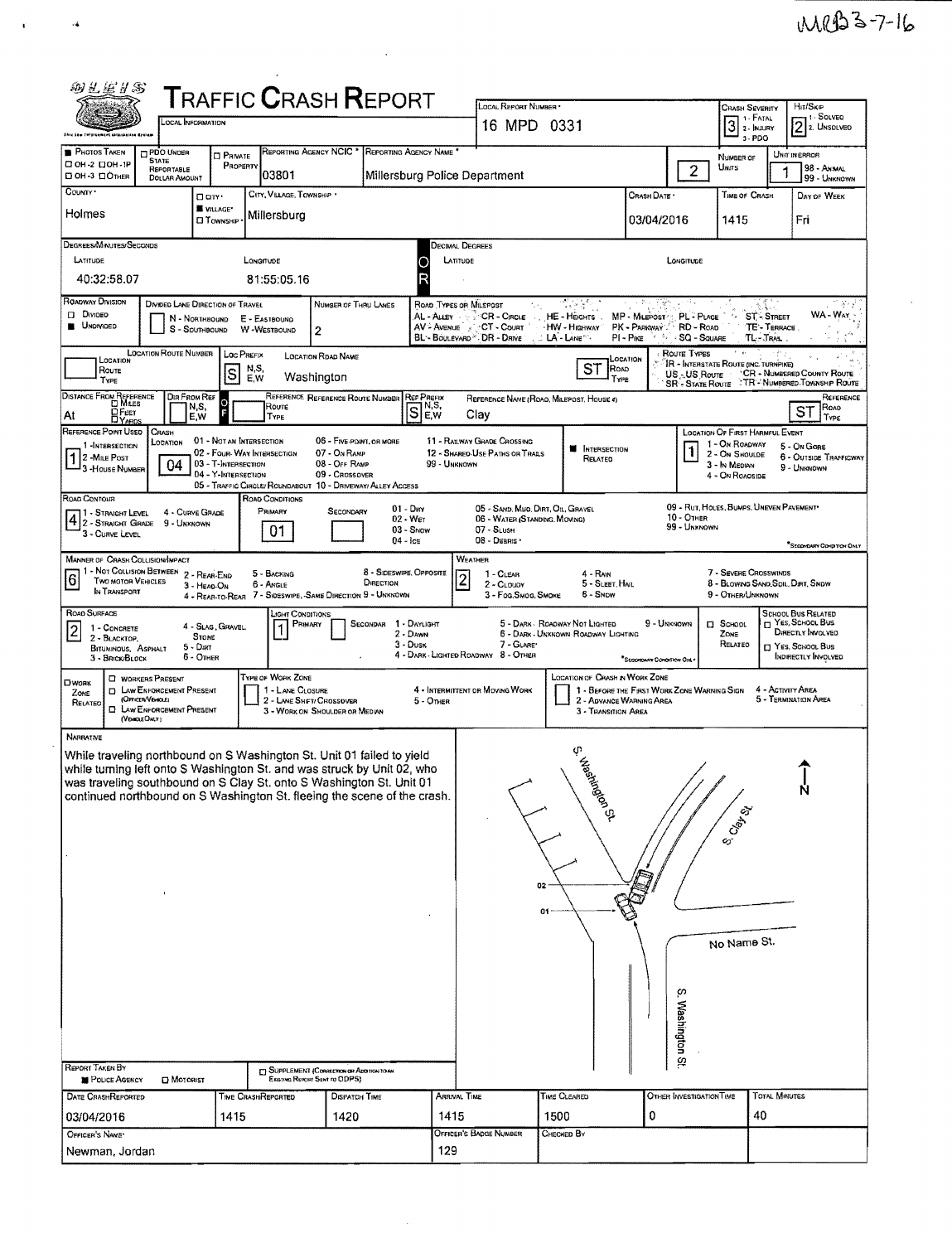|                                                                                                                                                                                                                                                                                                                                                                                       |                                    | UNIT                                                                         |                            |                                                                 |                                                                                                                                                                                 |                                                                                                                                    |                                              |                                                           |                                                                                                                                |                                         |                                                                                                                                                   |                                                             |                                                     |                                                                                                                             |  |  |  |  |
|---------------------------------------------------------------------------------------------------------------------------------------------------------------------------------------------------------------------------------------------------------------------------------------------------------------------------------------------------------------------------------------|------------------------------------|------------------------------------------------------------------------------|----------------------------|-----------------------------------------------------------------|---------------------------------------------------------------------------------------------------------------------------------------------------------------------------------|------------------------------------------------------------------------------------------------------------------------------------|----------------------------------------------|-----------------------------------------------------------|--------------------------------------------------------------------------------------------------------------------------------|-----------------------------------------|---------------------------------------------------------------------------------------------------------------------------------------------------|-------------------------------------------------------------|-----------------------------------------------------|-----------------------------------------------------------------------------------------------------------------------------|--|--|--|--|
|                                                                                                                                                                                                                                                                                                                                                                                       |                                    |                                                                              |                            |                                                                 |                                                                                                                                                                                 |                                                                                                                                    |                                              | LOCAL REPORT NUMBER                                       |                                                                                                                                |                                         |                                                                                                                                                   |                                                             |                                                     |                                                                                                                             |  |  |  |  |
|                                                                                                                                                                                                                                                                                                                                                                                       |                                    |                                                                              |                            |                                                                 |                                                                                                                                                                                 |                                                                                                                                    |                                              |                                                           | 16 MPD 0331                                                                                                                    |                                         |                                                                                                                                                   |                                                             |                                                     |                                                                                                                             |  |  |  |  |
| UNIT NUMBER                                                                                                                                                                                                                                                                                                                                                                           | Unknown, ,                         | OWNER NAME: LAST, FIRST, MIDOLE ( $\Box$ SAME AS DRIVER )                    |                            |                                                                 |                                                                                                                                                                                 |                                                                                                                                    |                                              |                                                           |                                                                                                                                | OWNER PHONE NUMBER                      |                                                                                                                                                   | DAMAGE SCALE                                                |                                                     | <b>DAMAGE AREA</b><br>FRONT                                                                                                 |  |  |  |  |
| 1<br>OWNER ADDRESS: CITY, STATE, ZIP                                                                                                                                                                                                                                                                                                                                                  |                                    |                                                                              | □ SAME AS DRIVER }         |                                                                 |                                                                                                                                                                                 |                                                                                                                                    |                                              |                                                           |                                                                                                                                |                                         |                                                                                                                                                   |                                                             |                                                     |                                                                                                                             |  |  |  |  |
| Unknown OH                                                                                                                                                                                                                                                                                                                                                                            |                                    |                                                                              |                            |                                                                 |                                                                                                                                                                                 |                                                                                                                                    |                                              |                                                           |                                                                                                                                |                                         |                                                                                                                                                   | 1 - NONE                                                    |                                                     | o                                                                                                                           |  |  |  |  |
| <b>LP STATE</b> LICENSE PLATE NUMBER                                                                                                                                                                                                                                                                                                                                                  |                                    |                                                                              |                            |                                                                 |                                                                                                                                                                                 | Vehicle Identification Number                                                                                                      |                                              |                                                           |                                                                                                                                |                                         |                                                                                                                                                   | 2 - Minon                                                   |                                                     |                                                                                                                             |  |  |  |  |
|                                                                                                                                                                                                                                                                                                                                                                                       |                                    |                                                                              |                            |                                                                 |                                                                                                                                                                                 |                                                                                                                                    |                                              |                                                           |                                                                                                                                |                                         |                                                                                                                                                   | 1.<br>3 - FUNCTIONAL                                        |                                                     | ₫<br>Ω                                                                                                                      |  |  |  |  |
| VEHICLE YEAR-                                                                                                                                                                                                                                                                                                                                                                         |                                    | <b>VEHICLE MAKE</b>                                                          |                            |                                                                 |                                                                                                                                                                                 | <b>VEHICLE MODEL</b>                                                                                                               |                                              |                                                           |                                                                                                                                | VEHICLE COLOR                           |                                                                                                                                                   |                                                             |                                                     |                                                                                                                             |  |  |  |  |
| 0                                                                                                                                                                                                                                                                                                                                                                                     | Ford                               | INSURANCE COMPANY                                                            |                            |                                                                 |                                                                                                                                                                                 |                                                                                                                                    |                                              |                                                           | GRY                                                                                                                            |                                         |                                                                                                                                                   | 4 - Disabung                                                |                                                     | 口                                                                                                                           |  |  |  |  |
| Proor or<br>0<br>INSURANCE<br>SHOWN                                                                                                                                                                                                                                                                                                                                                   |                                    |                                                                              |                            |                                                                 | POLICY NUMBER<br>TOWED BY                                                                                                                                                       |                                                                                                                                    |                                              |                                                           |                                                                                                                                |                                         |                                                                                                                                                   | 9 - Unknown                                                 |                                                     | Ω<br>रिहरा                                                                                                                  |  |  |  |  |
| CARRIER NAME, AODRESS, CITY, STATE, ZIP                                                                                                                                                                                                                                                                                                                                               |                                    |                                                                              |                            |                                                                 |                                                                                                                                                                                 |                                                                                                                                    |                                              |                                                           |                                                                                                                                |                                         |                                                                                                                                                   |                                                             |                                                     | <b>CARRIER PHONE</b>                                                                                                        |  |  |  |  |
| US DOT                                                                                                                                                                                                                                                                                                                                                                                |                                    | VEHICLE WEIGHT GWWR/GCWR                                                     |                            |                                                                 |                                                                                                                                                                                 | CARGO BODY TYPE<br>01 - No CARGO BODY TYPE/NOT APPLICABL 09 - POLE                                                                 |                                              |                                                           |                                                                                                                                |                                         | <b>TRAFFICWAY DESCRIPTION</b>                                                                                                                     | 11 - Two-Way, Not Divided                                   |                                                     |                                                                                                                             |  |  |  |  |
| HM Placaro ID NO.                                                                                                                                                                                                                                                                                                                                                                     |                                    |                                                                              | 2 - 10,001 to 26,000k Les  | 1 - LESS THAN OR EQUAL TO 10K LBS                               | 01                                                                                                                                                                              | 02 - Busi Van (9-15 Seats, Inc Driver)<br>03 - Bus (16+ SEATS, INC DRIVER)                                                         |                                              | 10 - Cargo Tank<br>11 - FLAT BEO                          |                                                                                                                                |                                         |                                                                                                                                                   | 1 2 - Two Way, Not Divideo, Continuous Left Turn Lane       |                                                     | 3 - Two-WAY, DIVIDEO, UNPROTECTEO(PAINTEO OR GRASS >4FT.) MEDIA                                                             |  |  |  |  |
|                                                                                                                                                                                                                                                                                                                                                                                       |                                    |                                                                              | 3 - MORE THAN 26,000K LBS. |                                                                 |                                                                                                                                                                                 | 04 - VEHICLE TOWING ANOTHER VEHICLE<br>05 - LOGGING                                                                                |                                              | 12 - Dump<br>13 - CONCRETE MIXER                          |                                                                                                                                |                                         |                                                                                                                                                   | 4 - Two-WAY, DIVIDED, POSITIVE MEDIAN BARRIER               |                                                     |                                                                                                                             |  |  |  |  |
|                                                                                                                                                                                                                                                                                                                                                                                       | HM CLASS                           | $\Box$ Related                                                               | HAZARDOUS MATERIAL         |                                                                 |                                                                                                                                                                                 | 06 - INTERMODAL CONTAINER CHASIS<br>07 - CARGO VAN/ENCLOSEO BOX                                                                    |                                              | 14 - AUTO TRANSPORTER<br>15 - GARBAGE /REFUSE             |                                                                                                                                |                                         | <b>HIT / SKIP UNIT</b>                                                                                                                            | 5 - ONE-WAY TRAFFICWAY                                      |                                                     |                                                                                                                             |  |  |  |  |
|                                                                                                                                                                                                                                                                                                                                                                                       | NUMBER                             |                                                                              |                            |                                                                 |                                                                                                                                                                                 | 08 - GRAIN, CHIPS, GRAVEL                                                                                                          |                                              | 99 - OTHER/UNKNOWN                                        |                                                                                                                                |                                         |                                                                                                                                                   |                                                             |                                                     |                                                                                                                             |  |  |  |  |
|                                                                                                                                                                                                                                                                                                                                                                                       |                                    | NON-MOTORIST LOCATION PRIOR TO IMPACT<br>01 - INTERSECTION - MARKED CROSSWAL |                            | Type of Use                                                     | UNIT TYPE                                                                                                                                                                       |                                                                                                                                    |                                              |                                                           |                                                                                                                                |                                         |                                                                                                                                                   |                                                             |                                                     | PASSENGER VEHICLES (LESS THAN 9 PASSENGERS MED/HEAVY TRUCKS OR COMBO UNITS > 10KLBS BUG/VANLIMO(9 OR MORE INCLUDING DRIVER) |  |  |  |  |
|                                                                                                                                                                                                                                                                                                                                                                                       |                                    | 02 - INTERSECTION - NO CROSSWALK<br>03 - INTERSECTION OTHER                  |                            | 1 - PERSONAL                                                    | 03                                                                                                                                                                              | 01 - Sub-COMPACT<br>02 - COMPACT                                                                                                   |                                              |                                                           |                                                                                                                                |                                         |                                                                                                                                                   |                                                             |                                                     | 13 - SINGLE UNIT TRUCK OR VAN ZAXLE, 6 TRES 21 - BUS/VAN (9-15 SEATS, INC. DRIVER)                                          |  |  |  |  |
|                                                                                                                                                                                                                                                                                                                                                                                       |                                    | 04 - MIDBLOCK - MARKED CROSSWALK<br>05 - TRAVEL LANE - OTHER LOCATION        |                            | 2 - COMMERCIAL                                                  |                                                                                                                                                                                 | 99 - UNKNOWN 03 - MID SIZE<br>or Hm/Skip<br>04 - FULL SIZE                                                                         |                                              |                                                           |                                                                                                                                |                                         | 22 - Bus (16+ Sears, Inc Danga)<br>14 - SINGLE UNIT TRUCK; 3+ AXLES<br>NON-MOTORIST<br>15 - SINGLE UNIT TRUCK / TRAILER<br>23 - ANIMAL WITH RIDER |                                                             |                                                     |                                                                                                                             |  |  |  |  |
|                                                                                                                                                                                                                                                                                                                                                                                       | 06 - BICYCLE LANE<br>08 - SIGEWALK | 07 - SHOULDER/ROADSIDE                                                       |                            | 3 - GOVERNMENT                                                  |                                                                                                                                                                                 | 05 - Minivan<br>06 - SPORT UTILITY VEHICLE                                                                                         |                                              | 18 - TRACTOR/DOUBLE                                       | 16 - TRUCK/TRACTOR (BOSTAIL)<br>24 - ANIMAL WITH BUGGY, WAGON, SURREY<br>17 - TRACTOR/SEMI-TRAILER<br>25 - BICYCLE/PEDACYCLIST |                                         |                                                                                                                                                   |                                                             |                                                     |                                                                                                                             |  |  |  |  |
|                                                                                                                                                                                                                                                                                                                                                                                       | 10 - DRIVE WAY ACCESS              | 09 - MEDIAN/CROSSING ISLAND                                                  |                            | <b>D</b> IN EMERGENCY                                           | 07 - Pickup<br>19 - TRACTOR/TRIPLES<br>$08 - V_{AN}$                                                                                                                            |                                                                                                                                    |                                              |                                                           |                                                                                                                                |                                         | 26 - PEDESTRIAN/SKATER<br>20 - OTHER MEDIHEAVY VEHICLE<br>27 - OTHER NON-MOTORIST                                                                 |                                                             |                                                     |                                                                                                                             |  |  |  |  |
|                                                                                                                                                                                                                                                                                                                                                                                       |                                    | 11 - SHAREO-USE PATH OR TRAIL                                                |                            | RESPONSE                                                        |                                                                                                                                                                                 | 09 - MOTORCYCLE<br>10 - Motorizeo Bicycle                                                                                          |                                              |                                                           |                                                                                                                                |                                         |                                                                                                                                                   |                                                             |                                                     |                                                                                                                             |  |  |  |  |
| 12 - Non-Trafficway area<br>HAS HM PLACARD<br>11 - SNOWMOBILE/ATV<br>99 - OTHER/UNKNOWN<br>12 - OTHER PASSENGER VEHICLE                                                                                                                                                                                                                                                               |                                    |                                                                              |                            |                                                                 |                                                                                                                                                                                 |                                                                                                                                    |                                              |                                                           |                                                                                                                                |                                         |                                                                                                                                                   |                                                             |                                                     |                                                                                                                             |  |  |  |  |
| <b>SPECIAL FUNCTIONO1 - NONE</b><br>09 - AMBULANCE<br>02 TAXI<br>$10 -$ Fire<br>01<br>03 - RENTAL TRUCK (OVER 10KLBS)<br>11 - HIGHWAY/MAINTENANCE<br>04 - Bus - School (Public or Private) 12 - MILITARY<br>05 - Bus - Transit<br>13 - Pouce<br>06 - Bus - Charter<br>14 - Pusuc UTILITY<br>07 - Bus - SHUTTLE<br>15 - OTHER GOVERNMENT<br>08 - Bus - OTHER<br>16 - CONSTRUCTION EQIP |                                    |                                                                              |                            |                                                                 |                                                                                                                                                                                 | 17 - FARM VEHICLE<br>18 - FARM EQUIPMENT                                                                                           | 03                                           | MOST DAMAGED AREA<br>01 - NONE                            |                                                                                                                                |                                         | 08 - LEFT SIDE                                                                                                                                    | 99 - UNKNOWN                                                |                                                     | ACTION<br>1 - Non-Contact                                                                                                   |  |  |  |  |
|                                                                                                                                                                                                                                                                                                                                                                                       |                                    |                                                                              |                            |                                                                 |                                                                                                                                                                                 | 19 - Мотовноме<br>20 - GOLF CART                                                                                                   | 02 - CENTER FRONT<br>03 - RIGHT FRONT        |                                                           |                                                                                                                                | 09 - LEFT FRONT<br>10 - TOP AND WINDOWS |                                                                                                                                                   |                                                             | $\overline{4}$<br>2 - Non-Collision<br>3 - STRIKING |                                                                                                                             |  |  |  |  |
|                                                                                                                                                                                                                                                                                                                                                                                       |                                    |                                                                              |                            |                                                                 |                                                                                                                                                                                 | $21 -$ Trang<br>22 - OTHER (EXPLANNIN NARRATIVE)                                                                                   | MPACT ARE 04 - RIGHT SIDE<br>05 - Right Rear |                                                           |                                                                                                                                | 11 - UNDERCARRIAGE<br>12 - LOAD/TRAILER |                                                                                                                                                   | 4 - STRUCK<br>5 - STRIKING/STRUCK                           |                                                     |                                                                                                                             |  |  |  |  |
|                                                                                                                                                                                                                                                                                                                                                                                       |                                    |                                                                              |                            |                                                                 |                                                                                                                                                                                 |                                                                                                                                    | 04                                           | 06 - REAR CENTER<br>07 - LEFT REAR                        |                                                                                                                                |                                         | 13 - TOTAL (ALL AREAS)<br>14 - Отнен                                                                                                              |                                                             |                                                     | 9 - UNKNOWN                                                                                                                 |  |  |  |  |
| PRE- CRASH ACTIONS                                                                                                                                                                                                                                                                                                                                                                    |                                    |                                                                              |                            |                                                                 |                                                                                                                                                                                 |                                                                                                                                    |                                              |                                                           |                                                                                                                                |                                         |                                                                                                                                                   |                                                             |                                                     |                                                                                                                             |  |  |  |  |
| 06                                                                                                                                                                                                                                                                                                                                                                                    |                                    | <b>MOTORIST</b><br>01 - STRAIGHT AHEAD                                       |                            | 07 - MAKING U-TURN                                              | NON-MOTORIST<br>15 - ENTERING OR CROSSING SPECIFIED LOCATIO<br>13 - Negotiating a Curve                                                                                         |                                                                                                                                    |                                              |                                                           |                                                                                                                                |                                         |                                                                                                                                                   |                                                             | 21 - OTHER NON-MOTORIST ACTION                      |                                                                                                                             |  |  |  |  |
|                                                                                                                                                                                                                                                                                                                                                                                       |                                    | 02 - BACKING<br>03 - CHANGING LANES                                          |                            | 08 - ENTERING TRAFFIC LANE<br>09 - LEAVING TRAFFIC LANE         |                                                                                                                                                                                 | 14 - OTHER MOTORIST ACTIO                                                                                                          |                                              |                                                           | 17 - WORKING                                                                                                                   |                                         |                                                                                                                                                   | 16 - WALKING, RUNNING, JOGGING, PLAYING, CYCLING            |                                                     |                                                                                                                             |  |  |  |  |
| 99 - Unknown                                                                                                                                                                                                                                                                                                                                                                          |                                    | 04 - OVERTAKING/PASSING<br>05 - MAKING RIGHT TURN                            |                            | 10 - PARKED<br>11 - SLOWING OR STOPPED IN TRAFFIC               |                                                                                                                                                                                 |                                                                                                                                    |                                              |                                                           | 18 - PUSHING VEHICLE                                                                                                           |                                         | 19 - APPROACHING OR LEAVING VEHICLE                                                                                                               |                                                             |                                                     |                                                                                                                             |  |  |  |  |
| <b>CONTRIBUTING CIRCUMSTANCE</b>                                                                                                                                                                                                                                                                                                                                                      |                                    | 06 - MAKING LEFT TURN                                                        |                            | 12 - DRIVERLESS                                                 |                                                                                                                                                                                 |                                                                                                                                    |                                              |                                                           | 20 - STANDING                                                                                                                  |                                         |                                                                                                                                                   | <b>VEHICLE DEFECTS</b>                                      |                                                     |                                                                                                                             |  |  |  |  |
| PRIMARY                                                                                                                                                                                                                                                                                                                                                                               |                                    | MOTORIST<br>01 - None                                                        |                            |                                                                 |                                                                                                                                                                                 |                                                                                                                                    | NON-MOTORIST                                 |                                                           |                                                                                                                                |                                         |                                                                                                                                                   |                                                             | 01 - TURN SIGNALS                                   |                                                                                                                             |  |  |  |  |
| 02                                                                                                                                                                                                                                                                                                                                                                                    |                                    | 02 - FAILURE TO YIELD<br>03 - RAN RED LIGHT                                  |                            |                                                                 | 22 - None<br>11 - IMPROPER BACKING<br>23 - IMPROPER CROSSING<br>12 - IMPROPER START FROM PARKED POSITION<br>13 - STOPPEO OR PARKED LLEGALLY<br>24 - DARTING                     |                                                                                                                                    |                                              |                                                           |                                                                                                                                |                                         |                                                                                                                                                   |                                                             | 02 - HEAD LAMPS<br>03 - TAIL LAMPS                  |                                                                                                                             |  |  |  |  |
| SECONDARY                                                                                                                                                                                                                                                                                                                                                                             |                                    | 04 - RAN STOP SIGN<br>05 - Exceepeo Speed Limit                              |                            |                                                                 | 14 - Operating Vehicle in Negligent MANNER<br>25 - LYING AND/OR ILLEOALLY IN ROADWAY<br>15 - Swering to Avoid (Due to External Conditions)<br>26 - FALURE TO YIELD RIGHT OF WAY |                                                                                                                                    |                                              |                                                           |                                                                                                                                |                                         | 04 - BRAKES<br>05 - STEERING<br>06 - TIRE BLOWOUT                                                                                                 |                                                             |                                                     |                                                                                                                             |  |  |  |  |
|                                                                                                                                                                                                                                                                                                                                                                                       |                                    | 06 - Unsafe Speed<br>07 - IMPROPER TURN                                      |                            |                                                                 | 16 - WRONG SIDE/WRONG WAY<br>27 - NOT VISIBLE (DARK CLOTHING)<br>28 - INATTENTIVE<br>17 - FALURE TO CONTROL                                                                     |                                                                                                                                    |                                              |                                                           |                                                                                                                                |                                         |                                                                                                                                                   | 07 - WORN OR SLICK TIRES<br>08 - TRASER EQUIPMENT DEFECTIVE |                                                     |                                                                                                                             |  |  |  |  |
|                                                                                                                                                                                                                                                                                                                                                                                       |                                    | 08 - LEFT OF CENTER<br>09 - Followed Too Closely/ACDA                        |                            |                                                                 | 29 - FAILURE TO OBEY TRAFFIC SIGNS<br>18 - VISION OBSTRUCTION<br>19 - OPERATING DEFECTIVE EQUIPMENT<br>/SIGNALS/OFFICER                                                         |                                                                                                                                    |                                              |                                                           |                                                                                                                                |                                         |                                                                                                                                                   | 09 - Motos TaquaLe<br>10 - DISABLED FROM PRIOR ACCIDENT     |                                                     |                                                                                                                             |  |  |  |  |
| 99 - UNKNOWN                                                                                                                                                                                                                                                                                                                                                                          |                                    | 10 - IMPROPER LANE CHANGE<br><b>PASSING OFF ROAD</b>                         |                            |                                                                 |                                                                                                                                                                                 | 20 - LOAG SHIFTING/FALLING/SPILLING<br>30 - WRONG SIDE OF THE ROAD<br>21 - OTHER IMPROPER ACTION<br>31 - OTHER NON-MOTORIST ACTION |                                              |                                                           |                                                                                                                                |                                         |                                                                                                                                                   |                                                             |                                                     | 11 - OTHER DEFECTS                                                                                                          |  |  |  |  |
| <b>SEQUENCE OF EVENTS</b>                                                                                                                                                                                                                                                                                                                                                             |                                    |                                                                              |                            |                                                                 |                                                                                                                                                                                 | <b>NON-COLLISION EVENTS</b>                                                                                                        |                                              |                                                           |                                                                                                                                |                                         |                                                                                                                                                   |                                                             |                                                     |                                                                                                                             |  |  |  |  |
| 20                                                                                                                                                                                                                                                                                                                                                                                    |                                    | з                                                                            |                            | 6                                                               |                                                                                                                                                                                 | 01 - OVERTURN/ROLLOVER<br>02 - FIRE/EXPLOSION                                                                                      |                                              | 06 - EQUIPMENT FAILURE                                    |                                                                                                                                | (BLOWN TIRE, BRAKE FARURE, ETC)         |                                                                                                                                                   | 10 - Cross Median<br>11 - CROSS CENTER LINE                 |                                                     |                                                                                                                             |  |  |  |  |
| FIRST<br>HARMFUL.                                                                                                                                                                                                                                                                                                                                                                     |                                    | Ması<br>Harmful                                                              |                            | 99 - UNKNOWN                                                    |                                                                                                                                                                                 | 03 - IMMERSION<br>04 - JACKKNIFE                                                                                                   |                                              | 07 - SEPARATION OF UNITS<br>08 - RAN OFF ROAD RIGHT       |                                                                                                                                |                                         |                                                                                                                                                   | OPPOSITE DIRECTION OF TRAVEL<br>12 - DOWNHILL RUNAWAY       |                                                     |                                                                                                                             |  |  |  |  |
| Event                                                                                                                                                                                                                                                                                                                                                                                 |                                    | EVENT                                                                        |                            |                                                                 |                                                                                                                                                                                 | 05 - CARGO/EQUIPMENT LOSS OR SHIFT 09 - RAN OFF ROAD LEFT<br>COLLISION WITH FIXED, OBJECT                                          |                                              |                                                           |                                                                                                                                |                                         |                                                                                                                                                   | 13 - OTHER NON-COLLISION                                    |                                                     |                                                                                                                             |  |  |  |  |
| 14 - PEOESTRIAN                                                                                                                                                                                                                                                                                                                                                                       |                                    | COLUSION WITH PERSON, VEHICLE OR OBJECT NOT FIXED                            |                            |                                                                 |                                                                                                                                                                                 | 25 - IMPACT ATTENUATOR/CRASH CUSHION33 - MEDIAN CABLE BARRIER<br>26 - BRIDGE OVERHEAD STRUCTURE                                    |                                              | 34 - Median Guardrail Barrier                             |                                                                                                                                |                                         |                                                                                                                                                   | 41 - OTHER POST, POLE<br>OR SUPPORT                         |                                                     | <b>48 - TREE</b><br>49 - FIRE HYDRANT                                                                                       |  |  |  |  |
| 21 - PARKED MOTOR VEHICLE<br>15 - PEDALCYCLE<br>22 - WORK ZONE MAINTENANCE EQUIPMENT<br>16 - RAILWAY VEHICLE (TRA'N, ENGINE)<br>23 - STRUCK BY FALLING, SHIFTING CARGO                                                                                                                                                                                                                |                                    |                                                                              |                            |                                                                 |                                                                                                                                                                                 | 27 - BRIDGE PIER OR ABUTMENT<br>28 - BRIDGE PARAPET                                                                                |                                              | 35 - MEDIAN CONCRETE BARRIER<br>36 - MEOIAN OTHER BARRIER |                                                                                                                                |                                         | 43 - Cuna                                                                                                                                         | 42 - CULVERT                                                |                                                     | 50 - WORK ZONE MAINTENANCE<br>EQUIPMENT                                                                                     |  |  |  |  |
| 17 - ANIMAL - FARM<br>OR ANYTHING SET IN MOTION BY A<br>18 - Animal - Deer<br>MOTOR VEHICLE                                                                                                                                                                                                                                                                                           |                                    |                                                                              |                            |                                                                 |                                                                                                                                                                                 | 29 - BRIDGE RAIL<br>30 - GUARDRAIL FACE                                                                                            |                                              |                                                           | 37 - TRAFFIC SIGN POST<br>44 - Олсн<br>45 - EMBANKMENT<br>38 - Overhead Sign Post                                              |                                         |                                                                                                                                                   |                                                             |                                                     | 51 - WALL, BUILDING, TUNNEL<br>52 - OTHER FIXED OBJECT                                                                      |  |  |  |  |
| 19 - ANIMAL - OTHER<br>20 - MOTOR VEHICLE IN TRANSPORT                                                                                                                                                                                                                                                                                                                                |                                    |                                                                              |                            | 24 - OTHER MOVABLE OBJECT                                       |                                                                                                                                                                                 | 31 - GUARDRAILEND<br>32 - PORTABLE BARRIER                                                                                         |                                              | 39 - LIGHT/LUMINARIES SUPPORT<br>40 - Ununy Pole          |                                                                                                                                |                                         | 46 - FENCE                                                                                                                                        | 47 - MAILBOX                                                |                                                     |                                                                                                                             |  |  |  |  |
| Unit Speed                                                                                                                                                                                                                                                                                                                                                                            |                                    | POSTED SPEED                                                                 | <b>TRAFFIC CONTROL</b>     |                                                                 |                                                                                                                                                                                 |                                                                                                                                    |                                              |                                                           |                                                                                                                                | Unit Direction                          |                                                                                                                                                   | 1 - Noam                                                    |                                                     | 9 - Unknown<br>5 - NORTHEAST                                                                                                |  |  |  |  |
|                                                                                                                                                                                                                                                                                                                                                                                       |                                    |                                                                              | 01                         | 01 - No CONTROLS<br>02 - S TOP StGN                             |                                                                                                                                                                                 | 07 - RAILROAD CROSSBUCKS<br>08 - RAILROAD FLASHERS                                                                                 |                                              | 13 - Crosswalk Lines<br>14 - W ALK/DDN'T WALK             |                                                                                                                                | FROM                                    | Т٥<br>6                                                                                                                                           | $2 -$ South<br>$3 - EAST$                                   |                                                     | 6 - NORTHWEST<br>7 - SOUTHEAST                                                                                              |  |  |  |  |
| $\Box$ Stateo                                                                                                                                                                                                                                                                                                                                                                         |                                    |                                                                              |                            | 03 - YIELD SIGN<br>04 - TRAFFIC SIGNAL<br>05 - TRAFFIC FLASHERS |                                                                                                                                                                                 | 09 - RAILROAD GATES<br>10 - COSTRUCTION BARRICADE                                                                                  | $15 - 0$ then<br>16 - Not Reported           |                                                           |                                                                                                                                |                                         |                                                                                                                                                   | 4 - West                                                    |                                                     | 8 - Southwest                                                                                                               |  |  |  |  |
| <b>CI ESTIMATED</b>                                                                                                                                                                                                                                                                                                                                                                   |                                    |                                                                              |                            | 06 - SCHODL ZONE                                                |                                                                                                                                                                                 | 11 - PERSON (FLAGGER, OFFICER<br>12 - PAVEMENT MARKINGS                                                                            |                                              |                                                           |                                                                                                                                |                                         |                                                                                                                                                   |                                                             |                                                     |                                                                                                                             |  |  |  |  |

 $\sim 10^7$ 

 $\ddot{\phantom{a}}$ 

 $\vec{p} = \vec{p} \times \vec{p} = \vec{q}$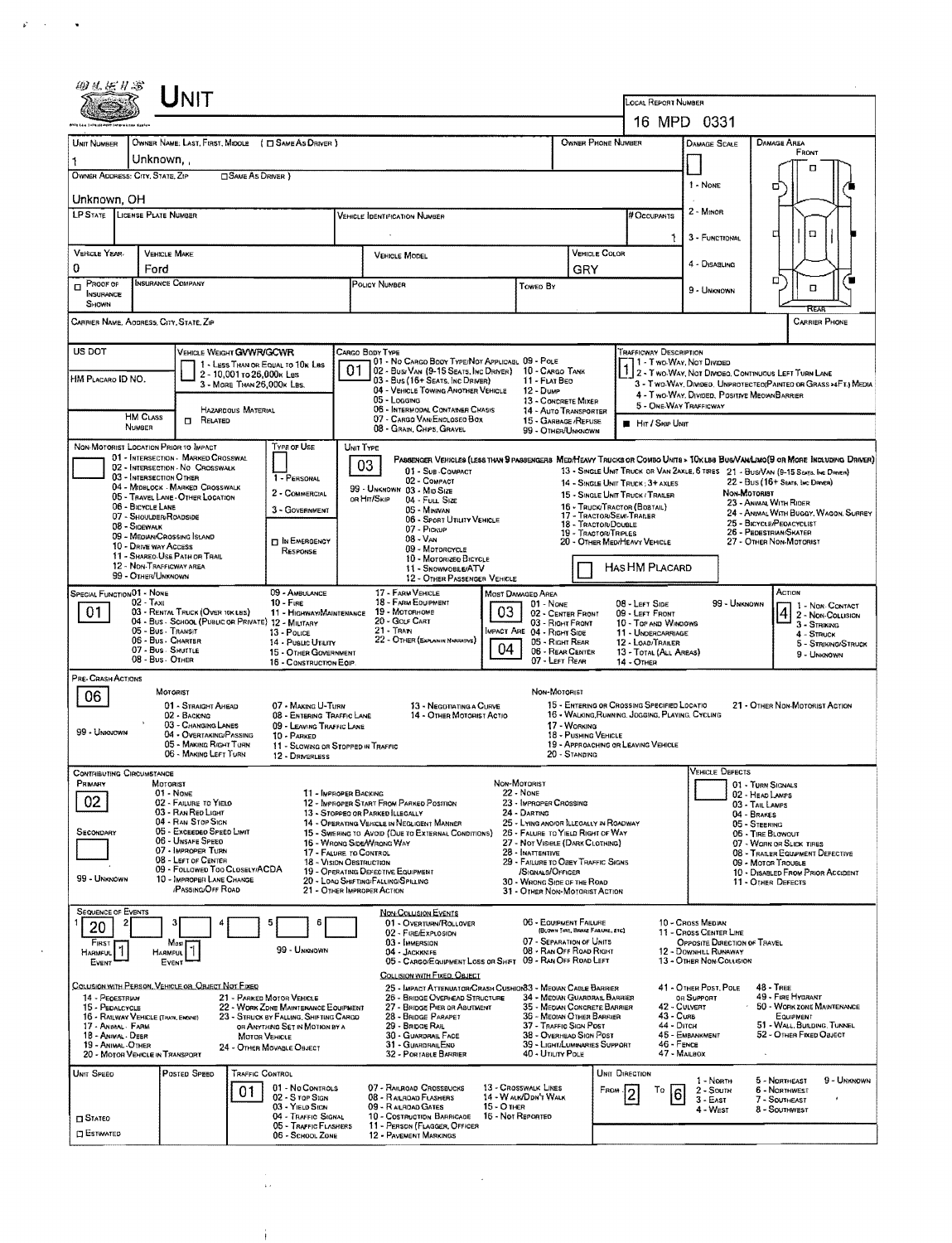|                                                                                                                                                        |                   | UNIT                                                                            |                                                                       |                                                                          |                                                                                                                                                                                              |                                                                                                             |                                    |                                                                   |                                                                               |                                                                  |                                                                                                                         |                                                                                                                              |  |  |  |  |
|--------------------------------------------------------------------------------------------------------------------------------------------------------|-------------------|---------------------------------------------------------------------------------|-----------------------------------------------------------------------|--------------------------------------------------------------------------|----------------------------------------------------------------------------------------------------------------------------------------------------------------------------------------------|-------------------------------------------------------------------------------------------------------------|------------------------------------|-------------------------------------------------------------------|-------------------------------------------------------------------------------|------------------------------------------------------------------|-------------------------------------------------------------------------------------------------------------------------|------------------------------------------------------------------------------------------------------------------------------|--|--|--|--|
|                                                                                                                                                        |                   |                                                                                 |                                                                       |                                                                          |                                                                                                                                                                                              |                                                                                                             |                                    |                                                                   |                                                                               | LOCAL REPORT NUMBER                                              | 16 MPD 0331                                                                                                             |                                                                                                                              |  |  |  |  |
| UNIT NUMBER                                                                                                                                            |                   |                                                                                 |                                                                       | OWNER NAME: LAST, FIRST, MIDDLE ( C SAME AS DRIVER )                     |                                                                                                                                                                                              |                                                                                                             |                                    |                                                                   | OWNER PHONE NUMBER                                                            |                                                                  | <b>DAMAGE SCALE</b>                                                                                                     | <b>DAMAGE AREA</b>                                                                                                           |  |  |  |  |
|                                                                                                                                                        |                   | Martin, Lorie, A                                                                |                                                                       |                                                                          |                                                                                                                                                                                              |                                                                                                             |                                    |                                                                   | 330-763-3066                                                                  |                                                                  | 4                                                                                                                       | FRONT                                                                                                                        |  |  |  |  |
| OWNER ADDRESS: CITY, STATE, ZIP                                                                                                                        |                   |                                                                                 | SAME AS DRIVER )                                                      |                                                                          |                                                                                                                                                                                              |                                                                                                             |                                    |                                                                   |                                                                               |                                                                  | 1 - NONE                                                                                                                | □                                                                                                                            |  |  |  |  |
|                                                                                                                                                        |                   |                                                                                 | 12701 County Road 6, Killbuck, OH, 44637                              |                                                                          |                                                                                                                                                                                              |                                                                                                             |                                    |                                                                   |                                                                               |                                                                  | $2 -$ MINOR                                                                                                             |                                                                                                                              |  |  |  |  |
| LP STATE                                                                                                                                               |                   | <b>LICENSE PLATE NUMBER</b>                                                     |                                                                       |                                                                          |                                                                                                                                                                                              | VEHICLE IDENTIFICATION NUMBER                                                                               |                                    |                                                                   |                                                                               | # Occupants                                                      |                                                                                                                         | о<br>о                                                                                                                       |  |  |  |  |
| OН<br><b>VEHICLE YEAR</b>                                                                                                                              | GJK1972           | <b>VEHICLE MAKE</b>                                                             |                                                                       |                                                                          | 1GNET165436245386<br>VEHICLE COLOR<br>VEHICLE MODEL                                                                                                                                          |                                                                                                             |                                    |                                                                   |                                                                               |                                                                  | 3 - FUNCTIONAL                                                                                                          |                                                                                                                              |  |  |  |  |
| 2003                                                                                                                                                   |                   | Chevrolet                                                                       |                                                                       |                                                                          |                                                                                                                                                                                              | Trailblazer                                                                                                 |                                    | WHI                                                               |                                                                               | 4 - DISABLING                                                    |                                                                                                                         |                                                                                                                              |  |  |  |  |
| PROOF OF<br><b>INSURANCE</b>                                                                                                                           |                   | <b>INSURANCE COMPANY</b>                                                        |                                                                       |                                                                          |                                                                                                                                                                                              | POLICY NUMBER                                                                                               |                                    | Toweo By                                                          |                                                                               |                                                                  | 9 - UNKNOWN                                                                                                             | ם<br>П<br>ο                                                                                                                  |  |  |  |  |
| SHOWN<br>CARRIER NAME, ADDRESS, CITY, STATE, ZIP                                                                                                       |                   | Progressive                                                                     |                                                                       |                                                                          |                                                                                                                                                                                              | 901795326                                                                                                   |                                    | Finney's                                                          |                                                                               |                                                                  |                                                                                                                         | RTAI<br><b>CARRIER PHONE</b>                                                                                                 |  |  |  |  |
|                                                                                                                                                        |                   |                                                                                 |                                                                       |                                                                          |                                                                                                                                                                                              |                                                                                                             |                                    |                                                                   |                                                                               |                                                                  |                                                                                                                         |                                                                                                                              |  |  |  |  |
| US DOT                                                                                                                                                 |                   |                                                                                 | VEHICLE WEIGHT GVWFUGCWR                                              | 1 - LESS THAN OR EQUAL TO 10K LBS                                        | 01                                                                                                                                                                                           | CARGO BODY TYPE<br>01 - No CARGO BODY TYPE/NOT APPLICABL 09 - POLE<br>02 - Bus/VAN (9-15 SEATS, INC DRIVER) |                                    | 10 - CARGO TANK                                                   |                                                                               | TRAFFICWAY DESCRIPTION                                           | 71 - Two-Way, Not Divided                                                                                               |                                                                                                                              |  |  |  |  |
| HM Placard ID NO.                                                                                                                                      |                   |                                                                                 | 2 - 10,001 to 26,000x Las<br>3 - MORE THAN 26,000K LBS.               |                                                                          |                                                                                                                                                                                              | 03 - Bus (16+ Seats, Inc Damer)<br>04 - VEHICLE TOWING ANOTHER VEHICLE                                      |                                    | 11 - FLAT BED<br>12 - Dump                                        |                                                                               |                                                                  | 2 - Two-Way, Not Divided, Continuous LEFT TURN LANE<br>3 - Two-WAY, DIVIDED, UNPROTECTED (PAINTED OR GRASS >4FT.) MEDIA |                                                                                                                              |  |  |  |  |
|                                                                                                                                                        | <b>HM CLASS</b>   |                                                                                 | <b>HAZARDOUS MATERIAL</b>                                             |                                                                          |                                                                                                                                                                                              | 05 - Locaing<br>06 - INTERMODAL CONTAINER CHASIS                                                            |                                    | 13 - CONCRETE MIXER<br>14 - AUTO TRANSPORTER                      |                                                                               |                                                                  | 4 - Two-Way, Divided, Positive Median Barrier<br>5 - ONE-WAY TRAFFICWAY                                                 |                                                                                                                              |  |  |  |  |
|                                                                                                                                                        | NUMBER            | Ω.                                                                              | RELATED                                                               |                                                                          |                                                                                                                                                                                              | 07 - CARGO VAN/ENCLOSED BOX<br>08 - GRAIN, CHPS, GRAVEL                                                     |                                    | 15 - GARBAGE /REFUSE<br>99 - OTHER/UNKNOWN                        |                                                                               | <b>CI Hin / Skie UNit</b>                                        |                                                                                                                         |                                                                                                                              |  |  |  |  |
| NON-MOTORIST LOCATION PRIOR TO IMPACT                                                                                                                  |                   |                                                                                 | 01 - INTERSECTION - MARKED CROSSWAL                                   | TYPE OF USE                                                              | UNIT TYPE                                                                                                                                                                                    |                                                                                                             |                                    |                                                                   |                                                                               |                                                                  |                                                                                                                         | PASSENGER VEHICLES (LESS THAN 9 PASSENGERS MED/HEAVY TRUCKS OR COMBO UNITS > 10KLBS BUS/VAM/LIMO(9 OR MORE INCLUDING DRIVER) |  |  |  |  |
|                                                                                                                                                        |                   | 03 - INTERSECTION OTHER                                                         | 02 - INTERSECTION - NO CROSSWALK                                      | 1<br>1 - PERSONAL                                                        |                                                                                                                                                                                              | 06<br>01 - Sus-COMPACT<br>02 - COMPACT                                                                      |                                    |                                                                   |                                                                               | 14 - SINGLE UNIT TRUCK: 3+ AXLES                                 |                                                                                                                         | 13 - SINGLE UNIT TRUCK OR VAN ZAXLE, 6 TIRES 21 - BUS/VAN (9-15 SEATS, INC DRIVER)<br>22 - BUS (16+ SEATS, INC DANER)        |  |  |  |  |
|                                                                                                                                                        | 06 - BICYCLE LANE |                                                                                 | 04 - MIDBLOCK - MARKED CROSSWALK<br>05 - TRAVEL LANE - OTHER LOCATION | 2 - COMMERCIAL                                                           |                                                                                                                                                                                              | 99 - UNKNOWN 03 - MID SIZE<br>OR HIT/SKIP<br>04 - FULL SIZE                                                 |                                    |                                                                   |                                                                               | 15 - SINGLE UNIT TRUCK / TRAILER<br>16 - TRUCK/TRACTOR (BOBTAIL) |                                                                                                                         | NON-MOTORIST<br>23 - ANIMAL WITH RIDER                                                                                       |  |  |  |  |
|                                                                                                                                                        | 08 - SIDEWALK     | 07 - Shoulder/Roadside                                                          |                                                                       | 3 - GOVERNMENT                                                           |                                                                                                                                                                                              | 05 MINIVAN<br>06 - SPORT UTILITY VEHICLE<br>07 - Pickup                                                     |                                    |                                                                   | 18 - TRACTOR/DOUBLE                                                           | 17 - TRACTOR/SEMI-TRAILER                                        |                                                                                                                         | 24 - ANIMAL WITH BUGGY, WAGON, SURREY<br>25 - BICYCLE/PEDACYCLIST                                                            |  |  |  |  |
|                                                                                                                                                        |                   | 09 - MEDIAN/CROSSING ISLAND<br>10 - DRIVE WAY ACCESS                            |                                                                       | C IN EMERGENCY<br>RESPONSE                                               |                                                                                                                                                                                              | 08 - VAN<br>09 - MOTORCYCLE                                                                                 |                                    |                                                                   | 19 - TRACTOR/TRIPLES<br>20 - OTHER MEDIMEAVY VEHICLE                          | 25 - PEDESTRIAN SKATER<br>27 - OTHER NON-MOTORIST                |                                                                                                                         |                                                                                                                              |  |  |  |  |
|                                                                                                                                                        |                   | 11 - SHARED-USE PATH OR TRAIL<br>12 - NON-TRAFFICWAY AREA<br>99 - OTHER/UNKNOWN |                                                                       |                                                                          |                                                                                                                                                                                              | 10 - MOTORIZED BICYCLE<br>11 - SNOWMOBLE/ATV                                                                |                                    |                                                                   | <b>HASHM PLACARD</b>                                                          |                                                                  |                                                                                                                         |                                                                                                                              |  |  |  |  |
| SPECIAL FUNCTION 01 - NONE                                                                                                                             |                   |                                                                                 |                                                                       | 09 - AMBULANCE                                                           |                                                                                                                                                                                              | 12 - OTHER PASSENGER VEHICLE<br>17 - FARM VEHICLE                                                           |                                    | Most Damaged Area                                                 |                                                                               |                                                                  |                                                                                                                         | ACTION                                                                                                                       |  |  |  |  |
| $02 - TAX1$<br>$10 -$ Fine<br>01<br>03 - RENTAL TRUCK (OVER 10KLBS)<br>11 - HIGHWAY/MAINTENANCE<br>04 - BUS - SCHOOL (PUBLIC OR PRIVATE) 12 - MILITARY |                   |                                                                                 |                                                                       |                                                                          |                                                                                                                                                                                              | 18 - FARM EQUIPMENT<br>19 - Мотояноме<br>20 - GOLF CART                                                     | 03                                 | $01 - None$<br>02 - CENTER FRONT                                  | 08 - LEFT SIDE<br>09 - LEFT FRONT                                             | 99 - UNKNOWN                                                     | 1 - NON-CONTACT<br>$3\frac{1 - N_{ON}$ - CONTACT                                                                        |                                                                                                                              |  |  |  |  |
|                                                                                                                                                        |                   | 05 - Bus - Transit<br>06 - Bus - CHARTER                                        |                                                                       | 13 - POLICE<br>14 - Puauc Unury                                          |                                                                                                                                                                                              | $21 -$ Train<br>22 - OTHER (EXPLAN IN NARRANYE)                                                             |                                    | 03 - RIGHT FRONT<br>IMPACT ARE 04 - RIGHT SIDE<br>05 - Right Rear | 10 - Top and Windows<br>11 - UNOERCARRIAGE<br>12 - LOADITRAILER               |                                                                  | 3 - STRIKING<br>4 - Struck<br>5 - STRIKRIG/STRUCK                                                                       |                                                                                                                              |  |  |  |  |
| 07 - Bus - SHUTTLE<br>15 - OTHER GOVERNMENT<br>08 - Bus - OTHER<br>16 - CONSTRUCTION EOIP.                                                             |                   |                                                                                 |                                                                       |                                                                          |                                                                                                                                                                                              |                                                                                                             | 03                                 | 06 - REAR CENTER<br>07 - LEFT REAR                                | 13 - Total (All Areas)<br>14 - OTHER                                          | 9 - UNKNOWN                                                      |                                                                                                                         |                                                                                                                              |  |  |  |  |
| PRE- CRASH ACTIONS                                                                                                                                     |                   |                                                                                 |                                                                       |                                                                          |                                                                                                                                                                                              |                                                                                                             |                                    | NON-MOTORIST                                                      |                                                                               |                                                                  |                                                                                                                         |                                                                                                                              |  |  |  |  |
| 01                                                                                                                                                     |                   | <b>MOTORIST</b><br>02 - BACKING                                                 | 01 - STRAIGHT AHEAD                                                   | 07 - MAKING U-TURN                                                       |                                                                                                                                                                                              | 13 - NEGOTIATING A CURVE                                                                                    |                                    |                                                                   | 15 - ENTERING OR CROSSING SPECIFIED LOCATIO<br>21 - OTHER NON-MOTORIST ACTION |                                                                  |                                                                                                                         |                                                                                                                              |  |  |  |  |
| 99 - UNKNOWN                                                                                                                                           |                   |                                                                                 | 03 - CHANGING LANES<br>04 - Overtaking/Passing                        | 08 - ENTERING TRAFFIC LANE<br>09 - LEAVING TRAFFIC LANE<br>10 - PARKED   | 14 - OTHER MOTORIST ACTIO<br>16 - WALKING, RUNNING, JOGGING, PLAYING, CYCLING<br>17 - WORKING<br>18 - PUSHING VEHICLE                                                                        |                                                                                                             |                                    |                                                                   |                                                                               |                                                                  |                                                                                                                         |                                                                                                                              |  |  |  |  |
|                                                                                                                                                        |                   |                                                                                 | 05 - MAKING RIGHT TURN<br>06 - MAKING LEFT TURN                       | 11 - SLOWING OR STOPPED IN TRAFFIC<br>12 - DRIVERLESS                    |                                                                                                                                                                                              |                                                                                                             |                                    | 20 - STANDING                                                     | 19 - APPROACHING OR LEAVING VEHICLE                                           |                                                                  |                                                                                                                         |                                                                                                                              |  |  |  |  |
| <b>CONTRIBUTING CIRCUMSTANCE</b><br>PRIMARY                                                                                                            |                   | MOTORIST                                                                        |                                                                       |                                                                          |                                                                                                                                                                                              |                                                                                                             |                                    | <b>NON-MOTORIST</b>                                               |                                                                               |                                                                  | <b>VEHICLE DEFECTS</b>                                                                                                  |                                                                                                                              |  |  |  |  |
| 01                                                                                                                                                     |                   | $01 - None$                                                                     | 02 - FAILURE TO YIELD                                                 | 11 - IMPROPER BACKING                                                    |                                                                                                                                                                                              | 12 - IMPROPER START FROM PARKED POSITION                                                                    |                                    | $22 - None$<br>23 - IMPROPER CROSSING                             |                                                                               | 01 - TURN SIGNALS<br>02 - HEAD LAMPS<br>03 - TAIL LAMPS          |                                                                                                                         |                                                                                                                              |  |  |  |  |
|                                                                                                                                                        |                   | 03 - RAN REO LIGHT<br>04 - RAN STOP SIGN                                        |                                                                       |                                                                          | 13 - Stopped or Parked LLEGALLY<br>24 - DARTING<br>14 - OPERATING VEHICLE IN NEGLIGENT MANNER<br>25 - LYING ANOXOR ILLEGALLY IN ROADWAY                                                      |                                                                                                             |                                    |                                                                   |                                                                               |                                                                  | 04 - BRAKES<br>05 - STEERING                                                                                            |                                                                                                                              |  |  |  |  |
| SECONDARY                                                                                                                                              |                   | 06 - Unsafe Speed                                                               | 05 - Excesoed Speed Limit                                             |                                                                          | 15 - Swering to Avoid (Due to External Conditions)<br>26 - FALURE TO YIELD RIGHT OF WAY<br>16 - WRONG SIDE/WRONG WAY<br>27 - NOT VISIBLE (DARK CLOTHING)                                     |                                                                                                             |                                    |                                                                   |                                                                               |                                                                  |                                                                                                                         | 06 - TIRE BLOWOUT<br>07 - WORN OR SLICK TIRES                                                                                |  |  |  |  |
|                                                                                                                                                        |                   | 07 - IMPROPER TURN<br>08 - LEFT OF CENTER                                       | 09 - FOLLOWED TOO CLOSELY/ACDA                                        |                                                                          | 28 - INATTENTIVE<br>17 - FALURE TO CONTROL<br>18 - VISION OBSTRUCTION<br>29 - FAILURE TO OBEY TRAFFIC SIGNS                                                                                  |                                                                                                             |                                    |                                                                   |                                                                               |                                                                  |                                                                                                                         | 08 - TRALER EQUIPMENT DEFECTIVE<br>09 - MOTOR TROUBLE<br>10 - DISABLED FROM PRIOR ACCIDENT                                   |  |  |  |  |
| 99 - UNKNOWN                                                                                                                                           |                   |                                                                                 | 10 - IMPROPER LANE CHANGE<br><b>PASSING OFF ROAD</b>                  |                                                                          | 19 - OPERATING DEFECTIVE EQUIPMENT<br>/SIGNALS/OFFICER<br>20 - LOAO SHIFTING/FALLING/SPILLING<br>30 - WRONG SIDE OF THE ROAD<br>21 - OTHER IMPROPER ACTION<br>31 - OTHER NON-MOTORIST ACTION |                                                                                                             |                                    |                                                                   |                                                                               |                                                                  |                                                                                                                         | 11 - OTHER DEFECTS                                                                                                           |  |  |  |  |
| <b>SEQUENCE OF EVENTS</b>                                                                                                                              |                   |                                                                                 |                                                                       |                                                                          |                                                                                                                                                                                              | <b>NON-COLUSION EVENTS</b>                                                                                  |                                    | 06 - EQUIPMENT FAILURE                                            |                                                                               |                                                                  |                                                                                                                         |                                                                                                                              |  |  |  |  |
| 20<br>FIRST                                                                                                                                            | 2                 | Most                                                                            |                                                                       | 6                                                                        |                                                                                                                                                                                              | 01 - Overturw/Rollover<br>02 - FIRE/EXPLOSION<br>03 - IMMERSION                                             |                                    |                                                                   | (BLOWN THE, BRAKE FAILURE, ETC)<br>07 - SEPARATION OF UNITS                   |                                                                  | 10 - Cross Meoran<br>11 - Cross CENTER LINE<br>OPPOSITE DIRECTION OF TRAVEL                                             |                                                                                                                              |  |  |  |  |
| HARMFUL<br>EVENT                                                                                                                                       |                   | <b>HARMFUL</b><br>EVENT                                                         |                                                                       | 99 - UNKNOWN                                                             |                                                                                                                                                                                              | 04 - JACKKNIFE<br>05 - CARGO/EQUIPMENT LOSS OR SHIFT 09 - RAN OFF ROAD LEFT                                 |                                    |                                                                   | 08 - RAN OFF ROAD RIGHT                                                       |                                                                  | 12 - DOWNHILL RUNAWAY<br>13 - OTHER NON-COLLISION                                                                       |                                                                                                                              |  |  |  |  |
|                                                                                                                                                        |                   |                                                                                 | COLLISION, WITH PERSON, VEHICLE OR OBJECT NOT FIXED                   |                                                                          |                                                                                                                                                                                              | COLLISION WITH FIXED, OBJECT<br>25 - IMPACT ATTENUATOR/CRASH CUSHIONS3 - MEDIAN CABLE BARRIER               |                                    |                                                                   |                                                                               |                                                                  | 41 - OTHER POST, POLE                                                                                                   | $48 - \text{Tree}$                                                                                                           |  |  |  |  |
| 14 - PEDESTRIAN<br>15 - PEDALCYCLE                                                                                                                     |                   |                                                                                 |                                                                       | 21 - PARKED MOTOR VEHICLE<br>22 - WORK ZONE MAINTENANCE EQUIPMENT        |                                                                                                                                                                                              | 26 - BRIDGE OVERHEAD STRUCTURE<br>27 - BRIDGE PIER OR ABUTMENT                                              |                                    |                                                                   | 34 - Median Guardral Barrier<br>35 - MEDAN CONCRETE BARRIER                   |                                                                  | OR SUPPORT<br>42 - CULVERT                                                                                              | 49 - FIRE HYDRANT<br>50 - WORK ZONE MAINTENANCE                                                                              |  |  |  |  |
| 17 - Animal - Farim                                                                                                                                    |                   | 16 - RAILWAY VEHICLE (TRAN, ENGINE)                                             |                                                                       | 23 - STRUCK BY FALLING, SHIFTING CARGO<br>OR ANYTHING SET IN MOTION BY A |                                                                                                                                                                                              | 28 - BRIDGE PARAPET<br>29 - BRIDGE RAIL                                                                     |                                    | 37 - TRAFFIC SIGN POST                                            | 36 - MEDIAN OTHER BARRIER                                                     |                                                                  | 43 - Curs<br>44 - Олсн                                                                                                  | EQUIPMENT<br>51 - WALL, BULDING, TUNNEL                                                                                      |  |  |  |  |
| 18 - Animal - Deer<br>19 - ANIMAL - OTHER                                                                                                              |                   | 20 - MOTOR VEHICLE IN TRANSPORT                                                 |                                                                       | <b>MOTOR VEHICLE</b><br>24 - OTHER MOVABLE OBJECT                        |                                                                                                                                                                                              | 30 - GUARDRAIL FACE<br>31 - GUARDRAILENO<br>32 - PORTABLE BARRIER                                           |                                    | 40 - UTILITY POLE                                                 | 38 - OVERHEAD SIGN POST<br>39 - LIGHT/LUMINARIES SUPPORT                      |                                                                  | 45 - EMBANKMENT<br>46 - FENCE<br>47 - MAILBOX                                                                           | 52 - OTHER FIXED OBJECT                                                                                                      |  |  |  |  |
| UNIT SPEED                                                                                                                                             |                   | POSTED SPEED                                                                    | TRAFFIC CONTROL                                                       |                                                                          |                                                                                                                                                                                              |                                                                                                             |                                    |                                                                   |                                                                               | UNIT DIRECTION                                                   |                                                                                                                         |                                                                                                                              |  |  |  |  |
| 35                                                                                                                                                     |                   | 35                                                                              | 01                                                                    | 01 - No Controls<br>02 - S TOP SIGN                                      |                                                                                                                                                                                              | 07 - RAILROAD CROSSBUCKS<br>08 - R AILROAD FLASHERS                                                         |                                    | 13 - Crosswalk Lines<br>14 - WALK/DON'T WALK                      | FROM                                                                          | То                                                               | 1 - North<br>2 - South<br>$3 - EAST$                                                                                    | 5 - NORTHEAST<br>9 - UNKNOWN<br>6 - NORTHWEST<br>7 - SOUTHEAST                                                               |  |  |  |  |
| <b>C</b> STATED                                                                                                                                        |                   |                                                                                 |                                                                       | 03 - YIELD SIGN<br>04 - TRAFFIC SIGNAL<br>05 - TRAFFIC FLASHERS          |                                                                                                                                                                                              | 09 - RALROAD GATES<br>10 - COSTRUCTION BARRICADE                                                            | $15 - O$ THER<br>16 - Not Reported |                                                                   |                                                                               |                                                                  | 4 - WEST                                                                                                                | 8 - SOUTHWEST                                                                                                                |  |  |  |  |
| <b>E</b> ESTIMATED                                                                                                                                     |                   |                                                                                 |                                                                       | 06 - SCHOOL ZONE                                                         |                                                                                                                                                                                              | 11 - PERSON (FLAGGER, OFFICER<br>12 - PAVEMENT MARKINGS                                                     |                                    |                                                                   |                                                                               |                                                                  |                                                                                                                         |                                                                                                                              |  |  |  |  |
|                                                                                                                                                        |                   |                                                                                 |                                                                       |                                                                          |                                                                                                                                                                                              |                                                                                                             |                                    |                                                                   |                                                                               |                                                                  |                                                                                                                         |                                                                                                                              |  |  |  |  |

 $\mathcal{L}(\mathcal{A})$  , where  $\mathcal{L}(\mathcal{A})$